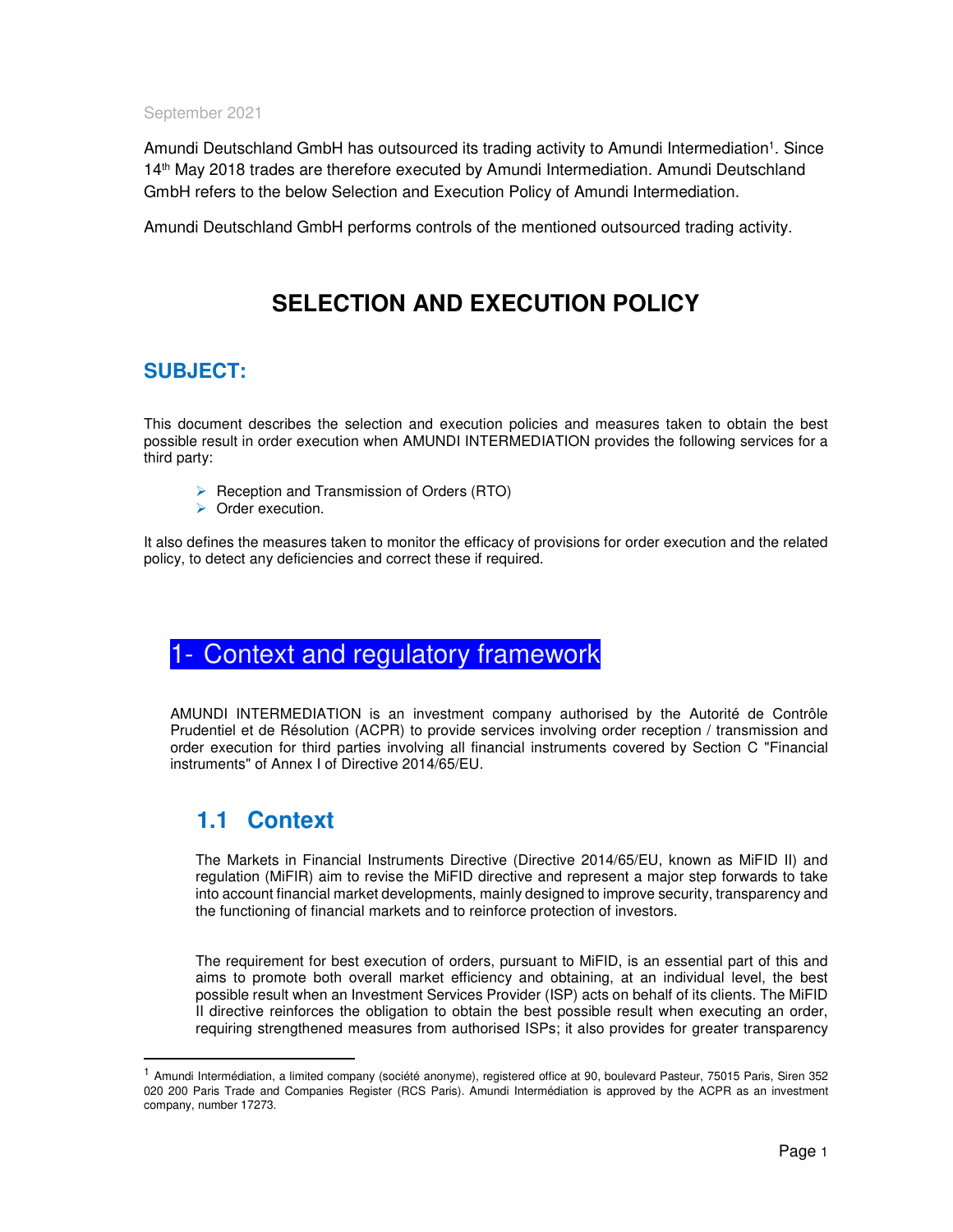through publication of information about the five main intermediaries and the quality of execution obtained.

### **1.2 Reference texts**

The new regulatory framework comprises:

- $\triangleright$  MiFID II directive: Directive 2014/65/EU of the European Parliament and of the Council of 15 May 2014 – Art. 24 (1) and 27
- $\triangleright$  MiFIR regulation: Regulation (EU) No 600/2014 of the European Parliament and of the Council of 15 May 2014 – Art. 26

The MiFIR regulation, alongside "level 2" texts in the form of delegated regulation or technical regulatory standards, are of direct application.

### **1.3 MiFID classification**

AMUNDI INTERMEDIATION, when it acts in the name of and on behalf of its clients, has generally opted for the status of "**professional client**" in relation to its brokers and counterparties, in order to receive on their behalf a sufficient level of protection, particularly as regards execution quality for its orders.

### **1.4 General principles for best execution**

The requirement for best execution is defined in Article 27(1) of the MiFID II directive as the obligation to "...take all sufficient steps to obtain, when executing orders, the best possible result for their clients...".

In line with this article, the best possible result is determined based on seven main categories of factors, "price, costs, speed, likelihood of execution and settlement, size, nature or any other consideration relevant to the execution of the order".

If a client gives specific instructions when placing orders, the client is informed that AMUNDI INTERMEDIATION is released from the best endeavours obligation that results from application of this execution policy. If the client's instruction only concerns a part or aspect of the order, AMUNDI INTERMEDIATION is again subject to the best endeavours obligation for the part of the order that is not covered by the instruction.

## 2- Policy for selection of intermediaries

### **2.1 Selection objective & procedure**

To obtain the best possible execution of orders, AMUNDI INTERMEDIATION has put in place a procedure for selecting brokers and counterparties, the "intermediaries". Selection of these intermediaries is carried out through an annual voting process based on an established method and relevant and objective criteria. It aims to draw up a list of intermediaries that are suitable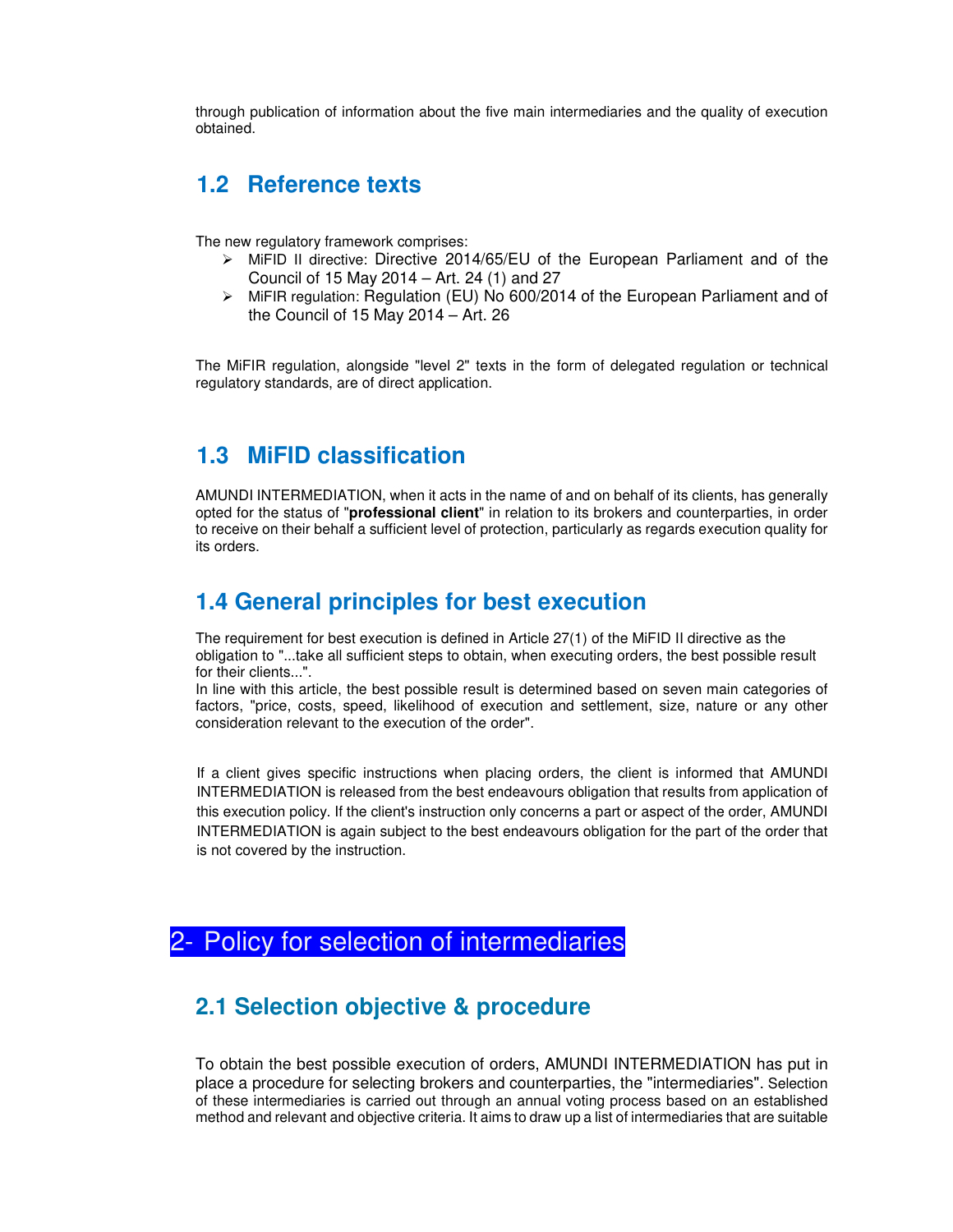for the volume of orders handled by AMUNDI INTERMEDIATION and in view of general and/or specific needs in terms of service for its clients.

Due to their regulatory requirements, the intermediaries selected are obliged to offer the best possible execution when they provide investment services to AMUNDI INTERMEDIATION.

AMUNDI INTERMEDIATION transmits its orders directly to its intermediaries, i.e. access to request-for-quote platforms (e.g. FXAll, MarketAxess,Tradeweb, TSOX etc.)

#### **2.2 Vote participants**

Representatives of AMUNDI INTERMEDIATION's trading desks participate in the vote, after consulting support functions who are in regular contact with intermediaries (middle office, lawyers etc.)

As control bodies from a financial soundness and financial security (AML/CFT) perspectives, the Risk and Compliance departments respectively have a right of veto at Selection committees for brokers and counterparties, "Selection committee" (cf. 2.5).

#### **2.3 Voting criteria for selection of intermediaries**

The number of criteria remains limited to help obtain a coherent result, and will be adapted for each class of financial instruments (cf. Appendix I). Traders should use criteria, particularly:

- **quality of business support**
- **quality of trading information**
- quality of execution access to trading venues algorithm offer
- **EXECTE FIGHT IS COVER A** is level of brokerage fees and prices obtained in relation to TCA (Transaction Cost Analysis)
- **I**liquidity
- post-trade data such as:
	- $\triangleright$  hit ratios for traded instruments through Request for Quotes from liquidity suppliers
	- $\triangleright$  TCA reports that are either internal or external, enabling the price and brokerage fee levels obtained to be compared against benchmarks,

The voting results are presented to the Selection committee for approval.

#### **2.4 CADRE list**

Following the annual voting procedure, a master ("CADRE") list is drawn up, by type of instrument, of all the best-performing intermediaries for each type of financial instrument according to the criteria and methodologies described above.

The CADRE list aims to provide a global view centred on the main intermediaries chosen for all traded financial instruments. This selection aims to: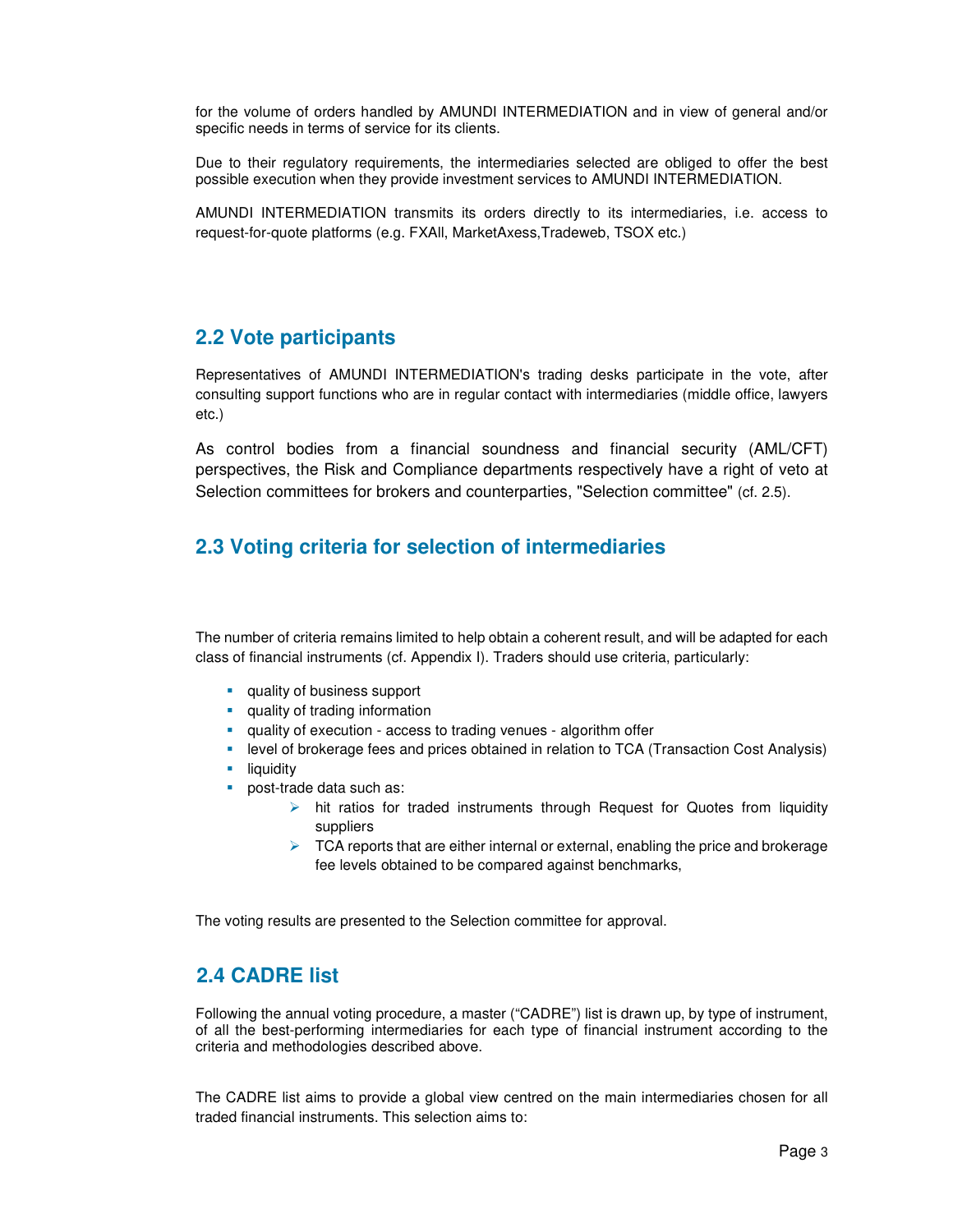- obtain the best coverage of RTO or execution services for clients
- meet best execution objectives, be that at the level of brokerage fees or the quality of prices obtained

#### **2.5 Selection committees**

The CADRE list is presented by the head manager of AMUNDI INTERMEDIATION at the annual Selection committees chaired by the Chief Investment Officer of Amundi Intermédiation's client companies.

After reviewing the statistics on order volumes handled over the relevant period and presenting the vote result based on the predefined criteria (cf. 2.3), a proposed allocation of trading flows is presented to the Selection committees for approval. For instruments that are subject to brokerage fees, AMUNDI INTERMEDIATION will be able to concentrate orders at a small number of brokers in order to obtain the lowest possible brokerage execution fees while ensuring it benefits from goodquality services and meets regulatory requirements.

The list of the 5 main intermediaries selected and counterparties used for each type of financial instrument is published annually by AMUNDI INTERMEDIATION.

#### **2.6 Intra-period events**

AMUNDI INTERMEDIATION is responsible for the overall relationship with the selected intermediaries. It can suspend or review the objectives set by the Selection committees if an intermediary fails to meet its engagements or at the request of any stakeholder in the selection procedure, if there is a serious event and with the approval of Compliance.

Accreditation outside the Selection committees of a new intermediary: the latter must be approved in advance by the head manager of AMUNDI INTERMEDIATION and the Risk and Compliance departments.

These control bodies prohibit AMUNDI INTERMEDIATION at any time from working with one of the selected intermediaries if the latter presents a major risk (e.g. default risk) or will be subject to action (penalty, withdrawal of authorisation etc.) that could justify its removal from the list of selected intermediaries.

#### **2.7 Associated policy and procedures**

The measures and controls adopted by AMUNDI INTERMEDIATION to prevent and manage conflicts of interests include in particular an internal policy for managing conflicts of interests and framework procedures for order handling and intermediary selection, while ensuring that clients' best interests are upheld.

#### **2.8 Selection policy review**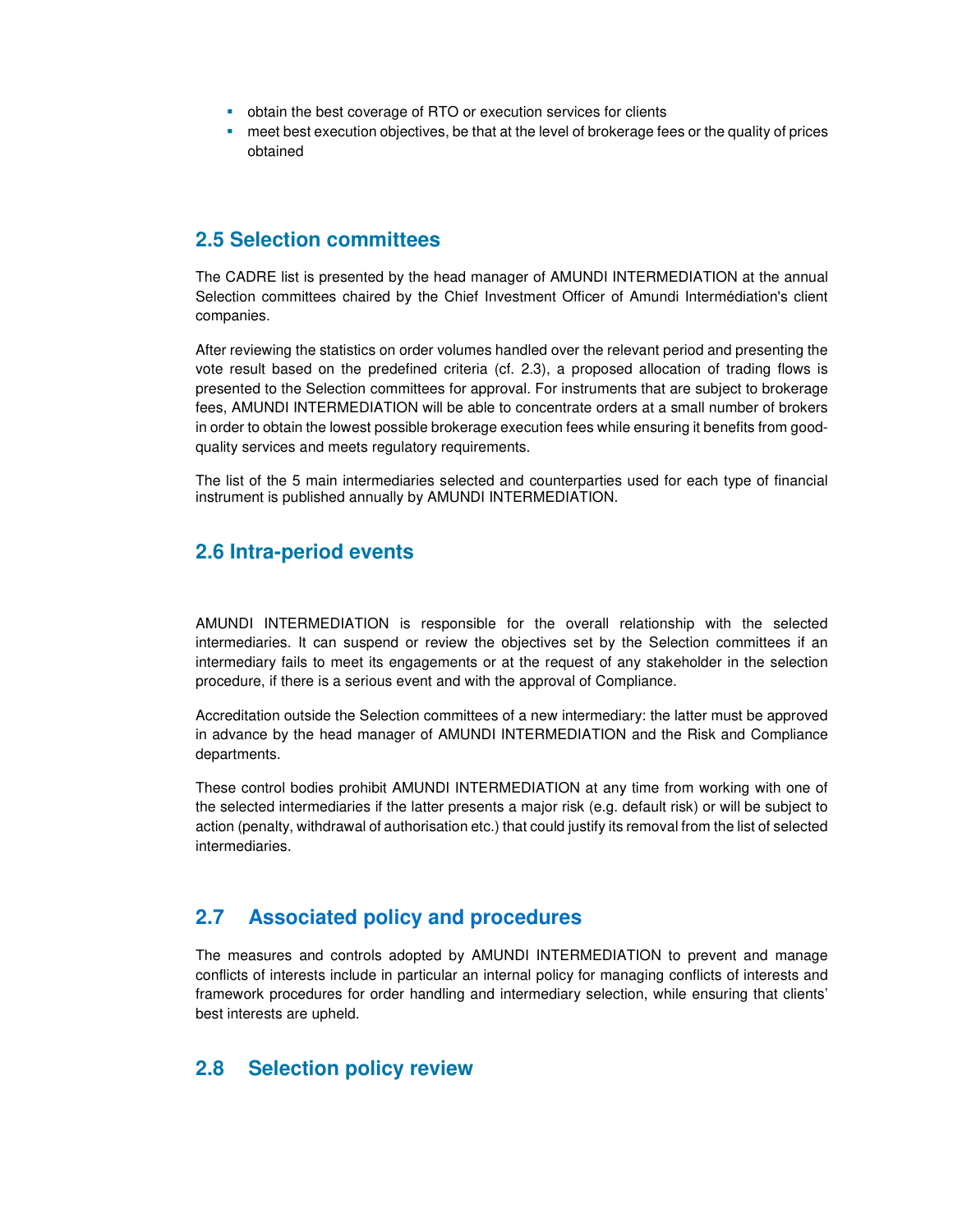All major changes in the services offered by the selected execution ISPs (substantial change in pricing, sudden deterioration in the execution facilities that may take various forms such as limitation on the scope of securities traded, discontinuation of access to a market, restructuring that could entail significant operational risks etc.) trigger a review of AMUNDI INTERMEDIATION's selection policy.

In the absence of internal or external events that require it to be re-examined during the year, AMUNDI INTERMEDIATION's selection policy is reviewed on an annual basis at the Selection committees. This review is formalised via the committee minutes.

If there are changes, the updated version will be directly accessible on the internet and constitutes notification by AMUNDI INTERMEDIATION of its clients.



#### **3.1 Scope of financial instruments covered**

All financial instruments covered by the MiFID II directive that are traded by intermediaries in the financial markets.

### **3.2 Scope of selected venues of execution**

AMUNDI INTERMEDIATION through its selection policy (cf. 2.1) has access to all trading venues that could provide best execution of orders.

Orders will be directed based on the best conditions for completion offered, to either Regulated Markets (RM), Swaps Execution Facilities, Multilateral Trading Facilities (MTF), Organised Trading Facilities (OTF), Systematic Internalisers (SI) or any service provider that could provide the best possible conditions in a bilateral (OTC) context.

The client expressly authorises AMUNDI INTERMEDIATION to execute an order outside a RM, MTF or OTF. However, the client can withdraw this authorisation at any time, on an occasional or definitive basis.

### **3.3 Execution criteria**

All measures are taken so that order execution takes place in the client's best interests and focuses on market integrity, taking into account stated criteria such as price, liquidity, speed, cost, etc. depending on their relative importance based on the various types of orders sent by the client.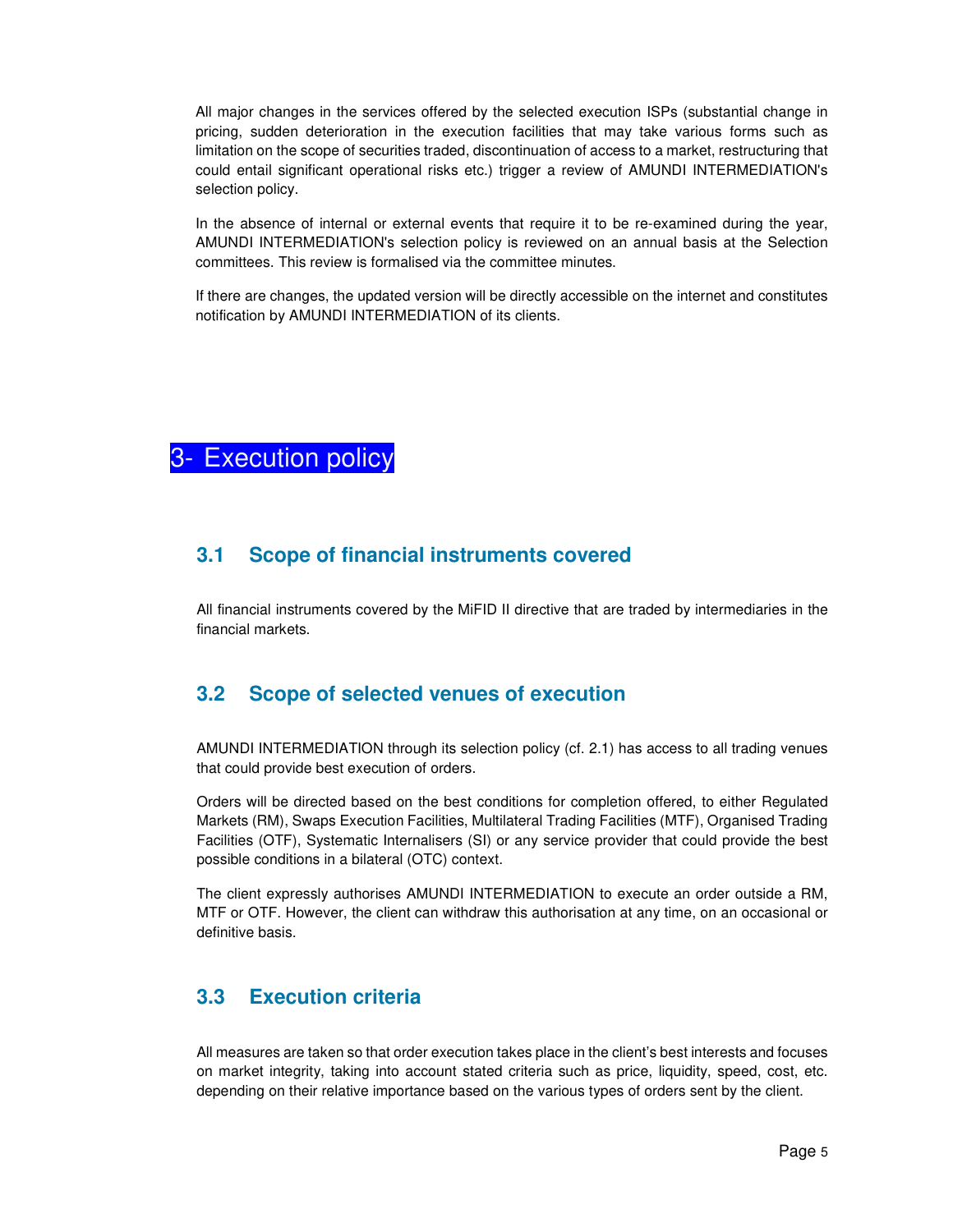The execution matrix by type of financial instrument (cf. Appendix 1) details the factors and execution criteria for each of these asset classes.

If AMUNDI INTERMEDIATION receives orders that are in the same direction, on the same terms and for the same value from its clients, it does not group them.

However, AMUNDI INTERMEDIATION may exceptionally group orders where clients' interests are upheld, in accordance with the conditions set out by the current regulations.

#### **3.4 Arrangements of client orders transmission to Amundi Intermédiation**

To send their orders to AMUNDI INTERMEDIATION and in order to ensure traceability, clients can use:

- Either the "MCE" (electronic order book): a transmission tool for all types of instrument developed by AMUNDI INTERMEDIATION
- **A** remote MCE screen
- Their own systems for sending orders via a specialised link (e.g. FIX) to AMUNDI INTERMEDIATION's systems (MCE)

In the event of a malfunction that causes the order transmission system to be ineffective, AMUNDI INTERMEDIATION will notify its clients of the system failure and advise on the alternative measures in line with the current Business Continuity Plan.

#### **3.5 Reports and statements**

The execution feedback is included in the MCE order transmission system once the order is finalised and immediately made available to the Middle Office, which then verifies the transaction confirmation sent by the intermediary.

#### **3.6 Partial execution and aggregation**

In cases of partial execution or aggregation of orders, AMUNDI INTERMEDIATION, in accordance with the regulations in force, will allocate execution pro rata for the initial orders, sent by its clients, while adhering to any minimum shares per instrument. This allocation is done via an algorithm within the MCE.

#### **3.7 Execution policy review**

In order to obtain the best possible result for its clients, AMUNDI INTERMEDIATION regularly reexamines the conditions and arrangements for execution of orders, particularly to take into account potential changes to the following criteria:

- Client categorisation
- **Scope of financial instruments covered**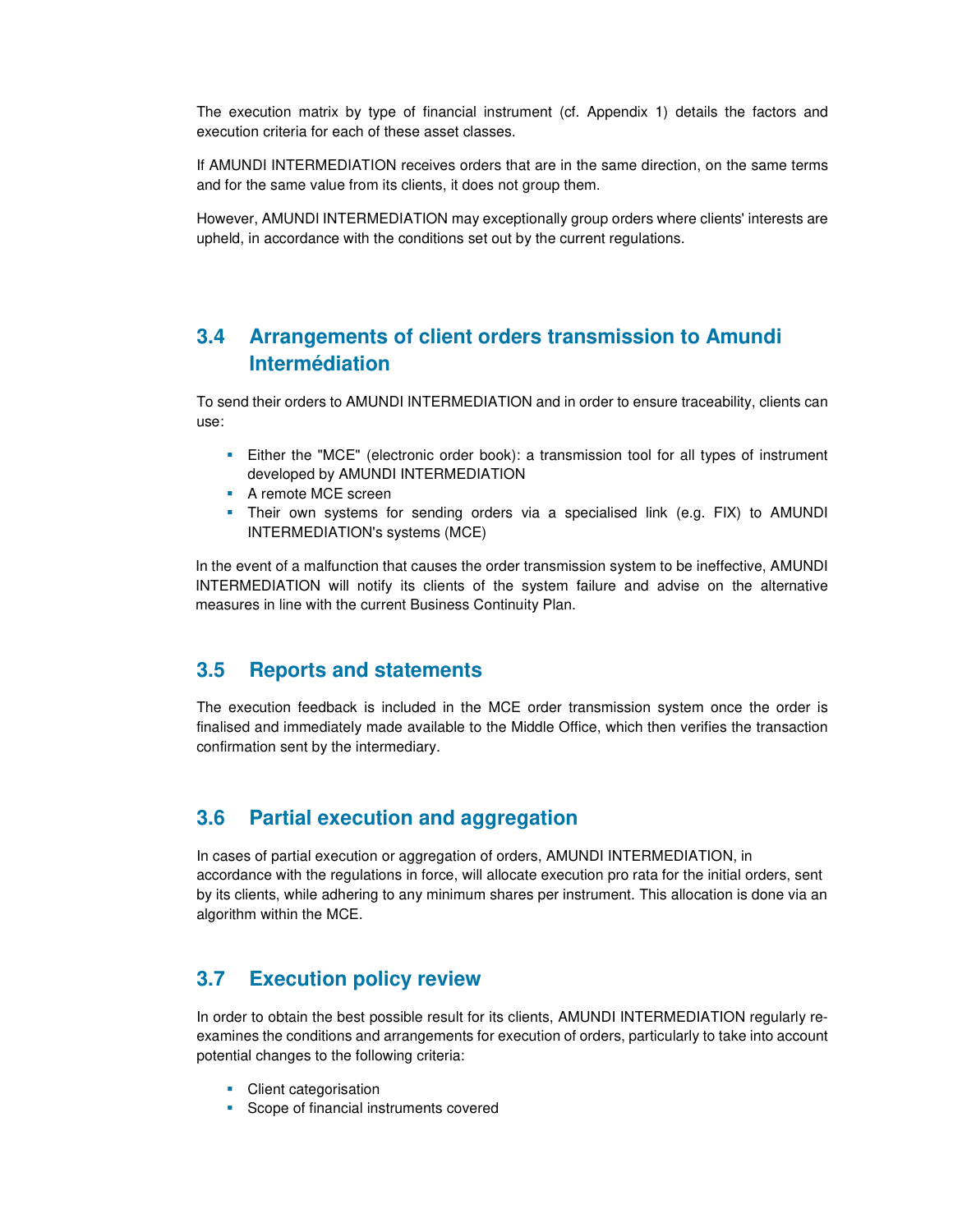- **Access to platforms / trading venues**
- **Execution strategy**
- **•** Vote participants
- **Vote criteria**
- Intra-period events
- Level 1 or 2 controls

If no mid-year review is required by internal or external events, AMUNDI INTERMEDIATION's execution policy is reviewed on an annual basis at the Selection committees. This review is formalised via the committee minutes.

If there are changes, the updated version will be directly accessible on the internet and constitutes notification by AMUNDI INTERMEDIATION of its clients.

# **4 Regular monitoring & Controls & Review**

#### **4.1 Level 1 controls**

AMUNDI INTERMEDIATION has a dedicated team that performs Level 1 controls on a daily basis and provides statistics on activity by intermediary that enable it to:

- continuously monitor volumes handled and therefore adherence to the objectives set by the Selection committees
- take any corrective measures required that enable the objectives set by the Selection committees to be met.

AMUNDI INTERMEDIATION has also put in place a TCA (transaction costs analysis) tool that enables it to carry out exhaustive checks on all orders traded, both directly and via intermediaries. These checks:

- are based on the difference between the execution price and the benchmark used according to the type of order (cf. Appendix I) for orders-directed markets (listed equities and derivatives).
- involve ensuring that the competition procedure has been correctly applied by asking various counterparties in order to obtain the best possible quotes for price-directed markets (bonds, money and OTC derivatives). To complement this, and in accordance with the MiFID II directive, analysis is performed on the difference between the execution price and a benchmark according to the type of instrument handled. For OTC or "personalised" products, AMUNDI INTERMEDIATION will have market data to estimate and verify the fairness of the price of the said product, and where possible, by comparing it with similar or comparable products.

If the monthly level 1 control detects any difference that exceeds the best execution thresholds, this must be justified by the trader in question. All these data are centralised in a database managed by the level 1 control team.

The deviation thresholds in relation to the execution benchmarks are reviewed on an annual basis.

AMUNDI INTERMEDIATION can also call on external service providers, according to the instruments, to evaluate the quality of service provided by the selected intermediaries.